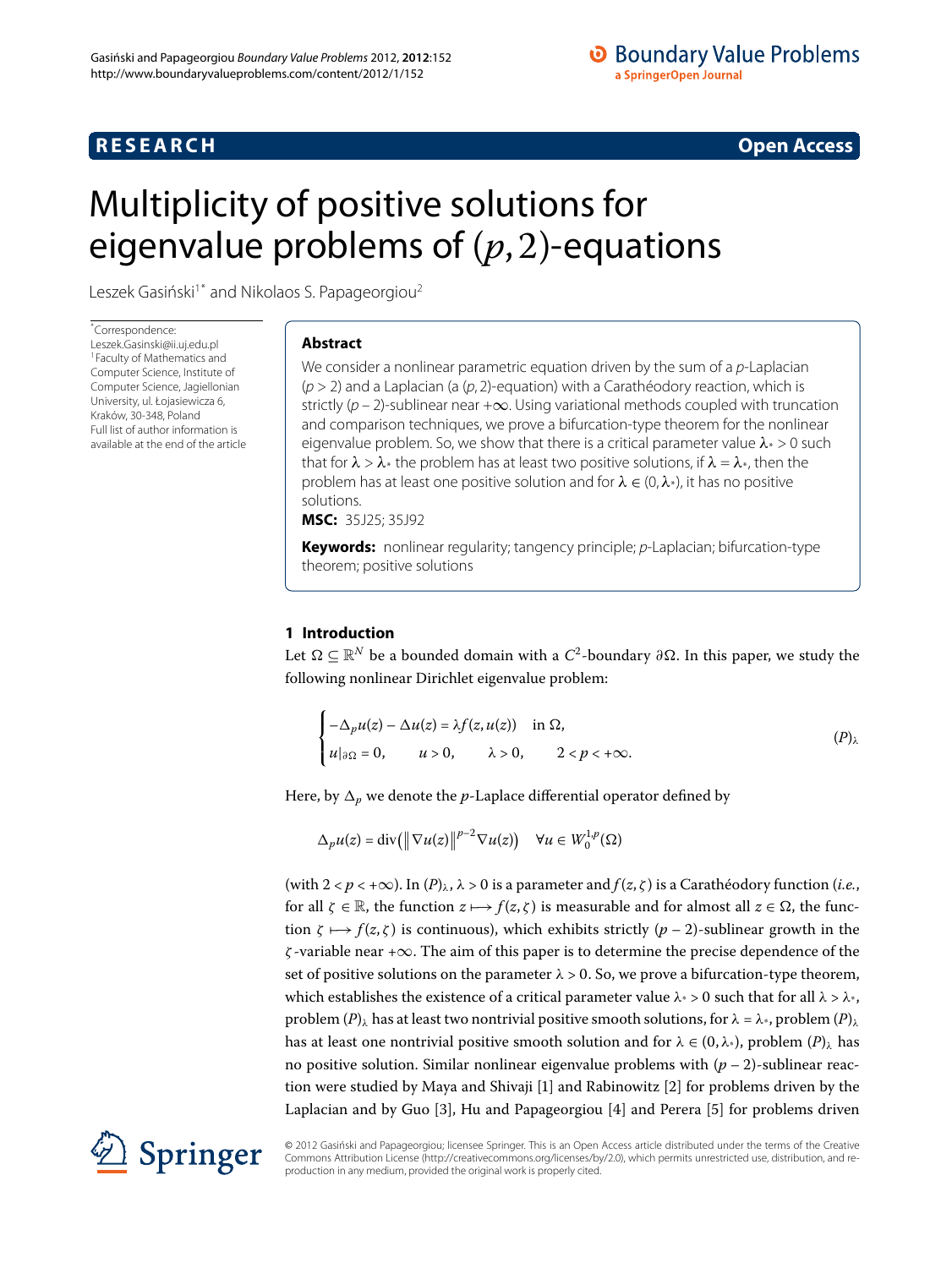by the *p*-Laplacian. However, none of the aforementioned works produces the precise dependence of the set of positive solutions on the parameter  $\lambda > 0$  *(i.e.,* they do not prove a bifurcation-type theorem). We mention that in problem  $(P)$  $(P)$  $(P)$ <sub>λ</sub> the differential operator is not homogeneous in contrast to the case of the Laplacian and *p*-Laplacian. This fact is the source of difficulties in the study of problem (*[P](#page-0-1)*)*<sup>λ</sup>* which lead to new tools and methods.

We point out that  $(p, 2)$ -equations (*i.e.*, equations in which the differential operator is the sum of a *p*-Laplacian and a Laplacian) are important in quantum physics in the search for solitions. We refer to the work of Benci, D'Avenia-Fortunato and Pisani [\[](#page-16-2)6]. More recently, there have been some existence and multiplicity results for such problems; see Cingolani and Degiovanni [\[](#page-16-4)7], Sun [8]. Finally, we should mention the recent papers of Marano and Papageorgiou [\[](#page-16-5)9, 10]. In [9] the authors deal with parametric  $p$ -Laplacian equations in which the reaction exhibits competing nonlinearities (concave-convex nonlinearity). In [10[\]](#page-16-6), they study a nonparametric  $(p, q)$ -equation with a reaction that has different behavior both at  $\pm\infty$  and at 0 from those considered in the present paper, and so the geometry of the problem is different.

Out approach is variational based on the critical point theory, combined with suitable truncation and comparison techniques. In the next section, for the convenience of the reader, we briefly recall the main mathematical tools that we use in this paper.

## **2 Mathematical background**

Let *X* be a Banach space and let  $X^*$  be its topological dual. By  $\langle \cdot, \cdot \rangle$  we denote the duality brackets for the pair  $(X^*, X)$ . Let  $\varphi \in C^1(X)$ . A point  $x_0 \in X$  is a *critical point* of  $\varphi$  if  $\varphi'(x_0) = 0$ . A number  $c \in \mathbb{R}$  is a *critical value* of  $\varphi$  if there exists a critical point  $x_0 \in X$  such that  $\varphi(x_0) = c$ .

We say that  $\varphi \in C^1(X)$  satisfies the Palais-Smale condition if the following is true:

'Every sequence  $\{x_n\}_{n\geq 1} \subseteq X$ , such that  $\{\varphi(x_n)\}_{n\geq 1} \subseteq \mathbb{R}$  is bounded and

 $\varphi'(x_n) \longrightarrow 0 \quad \text{in } X^*$ 

admits a strongly convergent subsequence.'

<span id="page-1-0"></span>This compactness-type condition is crucial in proving a deformation theorem which in turn leads to the minimax theory of certain critical values of  $\varphi \in C^1(X)$  (see, *e.g.*, Gasinski and Papageorgiou [11]). A well-written discussion of this compactness condition and its role in critical point theory can be found in Mawhin and Willem [[\]](#page-16-8). One of the minimax theorems needed in the sequel is the well-known 'mountain pass theorem'.

**Theorem 2.1** If  $\varphi \in C^1(X)$  satisfies the Palais-Smale condition,  $x_0, x_1 \in X$ ,  $||x_1 - x_0|| > r > 0$ ,

 $\max{\varphi(x_0), \varphi(x_1)}$  <  $\inf{\varphi(x) : ||x - x_0|| = r} = \eta_r$ 

*and*

 $c = \inf_{\gamma \in \Gamma} \max_{0 \le t \le 1} \varphi(\gamma(t)),$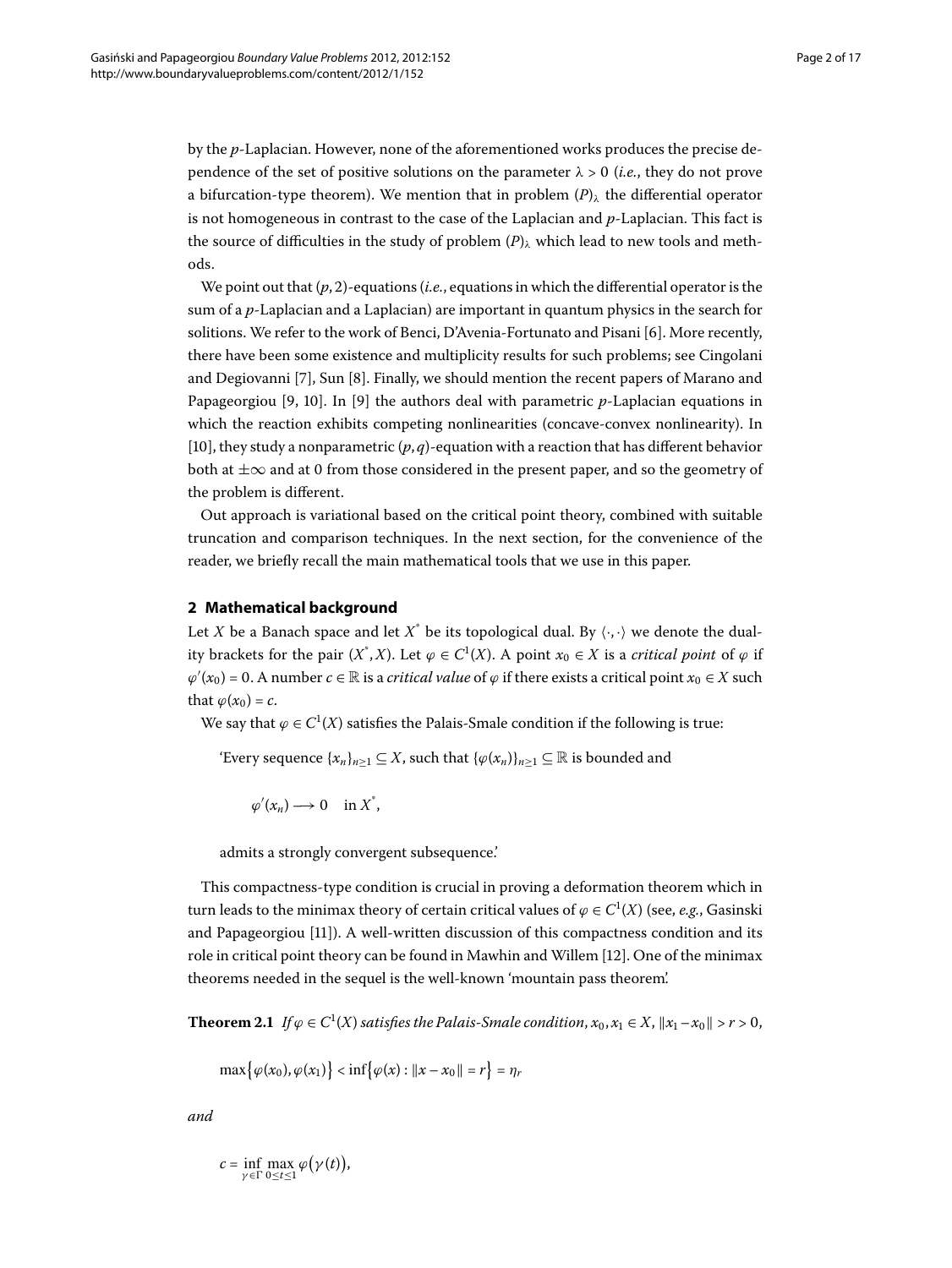*where*

$$
\Gamma = \{ \gamma \in C([0,1];X) : \gamma(0) = x_0, \gamma(1) = x_1 \},\
$$

*then*  $c \geq \eta_r$  *and c is a critical value of*  $\varphi$ *.* 

In the analysis of problem  $(P)_\lambda$  $(P)_\lambda$  $(P)_\lambda$ , in addition to the Sobolev space  $W_0^{1,p}(\Omega)$ , we will also use the Banach space

$$
C_0^1(\overline{\Omega}) = \big\{ u \in C^1(\overline{\Omega}) : u|_{\partial \Omega} = 0 \big\}.
$$

This is an ordered Banach space with a positive cone:

$$
C_{+} = \{u \in C_0^1(\overline{\Omega}) : u(z) \ge 0 \text{ for all } z \in \overline{\Omega}\}.
$$

This cone has a nonempty interior given by

$$
\text{int}\,C_+ = \left\{ u \in C_+: u(z) > 0 \text{ for all } z \in \Omega, \frac{\partial u}{\partial n}(z) < 0 \text{ for all } z \in \partial \Omega \right\},\
$$

where by *n*(·) we denote the outward unit normal on *∂*.

Let  $f_0: \Omega \times \mathbb{R} \longrightarrow \mathbb{R}$  be a Carathéodory function with subcritical growth in  $\zeta \in \mathbb{R}$ , *i.e.*,

$$
\left|f_0(z,\zeta)\right| \le a_0(z) + c_0|\zeta|^{r-1} \quad \text{for almost all } z \in \Omega, \text{ all } \zeta \in \mathbb{R},
$$

with  $a_0 \in L^{\infty}(\Omega)_{+}$ ,  $c_0 > 0$  and  $1 < r < p^*$ , where

$$
p^* = \begin{cases} \frac{Np}{N-p} & \text{if } p < N, \\ +\infty & \text{if } p \ge N \end{cases}
$$

 $\mathbf{r}$ 

(the critical Sobolev exponent).

We set

<span id="page-2-0"></span>
$$
F_0(z,\zeta)=\int_0^\zeta f_0(z,s)\,ds
$$

and consider the  $C^1$ -functional  $\psi_0\colon W_0^{1,p}(\Omega) \longrightarrow \mathbb{R}$  defined by

$$
\psi_0(u) = \frac{1}{p} \|\nabla u\|_p^p + \frac{1}{2} \|\nabla u\|_2^2 - \int_{\Omega} F_0(z, u(z)) dz \quad \forall u \in W_0^{1,p}(\Omega). \tag{2.1}
$$

The next proposition is a special case of a more general result proved by Gasinski and Papageorgiou [13[\]](#page-16-9). We mention that the first result of this type was proved by Brezis and Nirenberg [14[\]](#page-16-10).

**Proposition 2.2** If  $\psi_0$  is defined by (2.1) and  $u_0 \in W_0^{1,p}(\Omega)$  is a local  $C_0^1(\overline{\Omega})$ -minimizer of  $\psi_0$ , *i.e.*, *there exists*  $\rho_1 > 0$  *such that* 

$$
\psi_0(u_0) \le \psi_0(u_0 + h) \quad \forall h \in C_0^1(\overline{\Omega}), \|h\|_{C_0^1(\overline{\Omega})} \le \varrho_1,
$$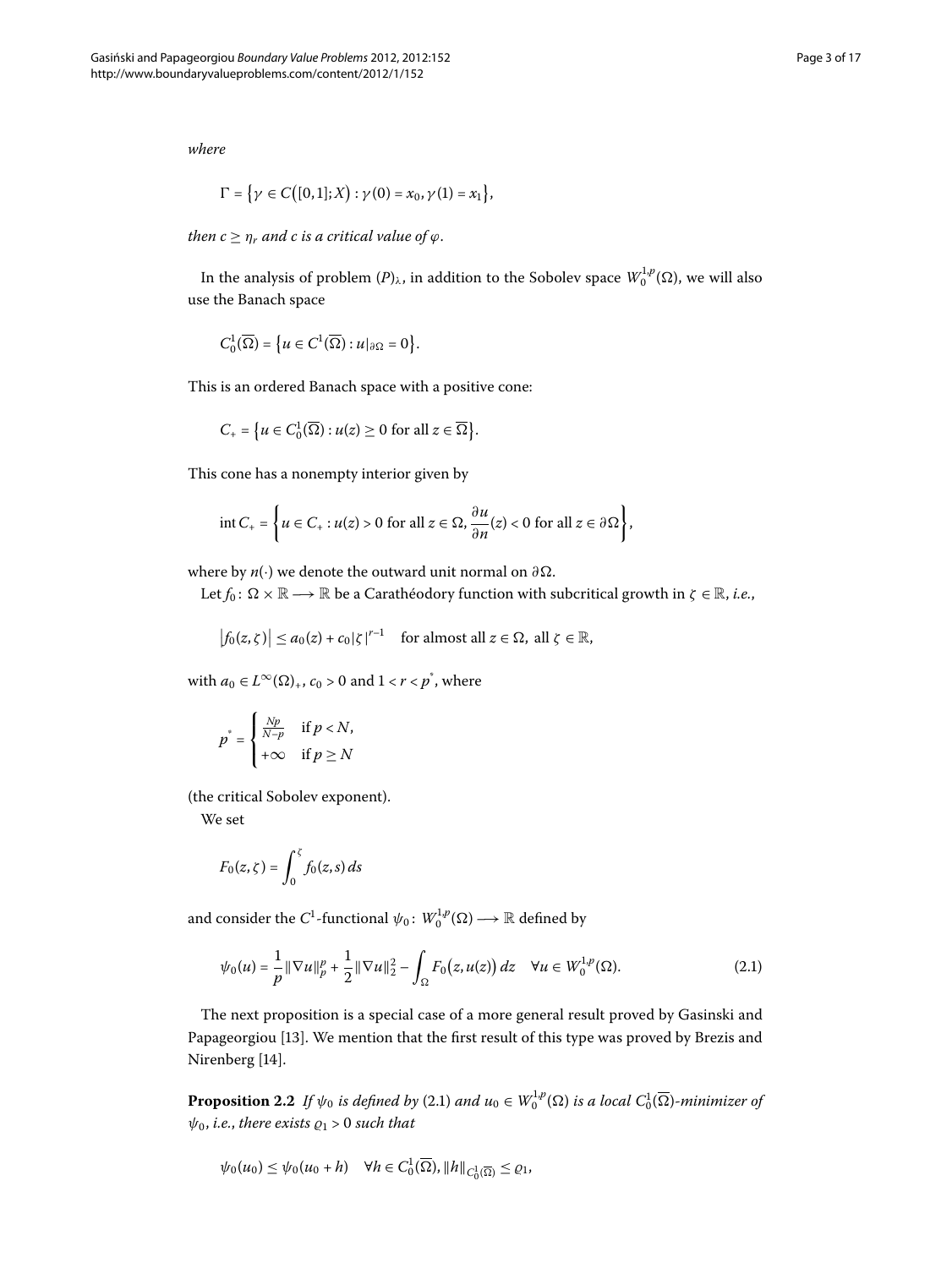*then*  $u_0 \in C_1^{1,\beta}(\overline{\Omega})$  for some  $\beta \in (0,1)$  and  $u_0$  is also a local  $W_0^{1,p}(\Omega)$ -minimizer of  $\psi_0$ , i.e., *there exists*  $\rho_2 > 0$  *such that* 

$$
\psi_0(u_0) \leq \psi_0(u_0 + h) \quad \forall h \in W_0^{1,p}(\Omega), ||h|| \leq \varrho_2.
$$

Let *g*,  $h \in L^{\infty}(\Omega)$ . We say that  $g \prec h$  if for all compact subsets  $K \subseteq \Omega$ , we can find  $\varepsilon =$  $\varepsilon(K) > 0$  such that

<span id="page-3-2"></span>
$$
g(z) + \varepsilon \leq h(z)
$$
 for almost all  $z \in K$ .

Clearly, if  $g, h \in C(\Omega)$  and  $g(z) < h(z)$  for all  $z \in \Omega$ , then  $g \prec h$ . A slight modification of the proof of Proposition 2.6 of Arcoya and Ruiz [\[](#page-16-11)15] in order to accommodate the presence of the extra linear term  $-\Delta u$  leads to the following strong comparison principle.

**Proposition 2.3** *If*  $\xi \geq 0$ ,  $g, h \in L^{\infty}(\Omega)$ ,  $g \prec h$  *and*  $u \in C_0^1(\overline{\Omega})$ ,  $v \in \text{int } C_+$  *are solutions of the problems*

<span id="page-3-0"></span>
$$
\label{eq:2.1} \begin{cases} -\Delta_p u(z)-\Delta u(z)+\xi\,|u(z)|^{p-2}u(z)=g(z) & \text{in }\Omega,\\ -\Delta_p v(z)-\Delta v(z)+\xi\,|v(z)|^{p-2}v(z)=h(z) & \text{in }\Omega, \end{cases}
$$

*then*  $v - u \in \text{int } C_+$ .

Let  $r \in (1, +\infty)$  and let  $A_r$ :  $W_0^{1,r}(\Omega) \longrightarrow W^{-1,r'}(\Omega) = W_0^{1,r}(\Omega)^*$  (where  $\frac{1}{r} + \frac{1}{r'} = 1$ ) be a nonlinear map defined by

<span id="page-3-3"></span>
$$
\langle A_r(u), y \rangle = \int_{\Omega} \|\nabla u\|^{r-2} (\nabla u, \nabla y)_{\mathbb{R}^N} dz \quad \forall u, y \in W_0^{1,r}(\Omega). \tag{2.2}
$$

The next proposition can be found in Dinca, Jebelean and Mawhin [16[\]](#page-16-12) and Gasiński and Papageorgiou [11].

**Proposition 2.4** If  $A_r: W_0^{1,r}(\Omega) \longrightarrow W^{-1,r'}(\Omega)$  (where  $1 < r < +\infty$ ) is defined by (2.2), then *Ar is continuous*, *strictly monotone* (*hence maximal monotone too*), *bounded and of type*  $(S)_+, i.e.,$  *if*  $u_n \longrightarrow u$  weakly in  $W_0^{1,r}(\Omega)$  and

<span id="page-3-1"></span>
$$
\limsup_{n\to+\infty}\langle A_r(u_n),u_n-u\rangle\leq 0,
$$

*then*  $u_n \longrightarrow u$  *in*  $W_0^{1,p}(\Omega)$ .

If  $r = 2$ , then we write  $A_2 = A \in \mathcal{L}(H_0^1(\Omega); H^{-1}(\Omega)).$ 

In what follows, by  $\hat{\lambda}_1(p)$  we denote the first eigenvalue of the negative Dirichlet *p*-Laplacian (– $\Delta_p$ ,  $W_0^{1,p}(\Omega)$ ). We know that  $\widehat{\lambda}_1(p) > 0$  and it admits the following variational characterization:

$$
\widehat{\lambda}_1(p) = \inf \left\{ \frac{\|\nabla u\|_p^p}{\|u\|_p^p} : u \in W_0^{1,p}(\Omega), u \neq 0 \right\}.
$$
\n(2.3)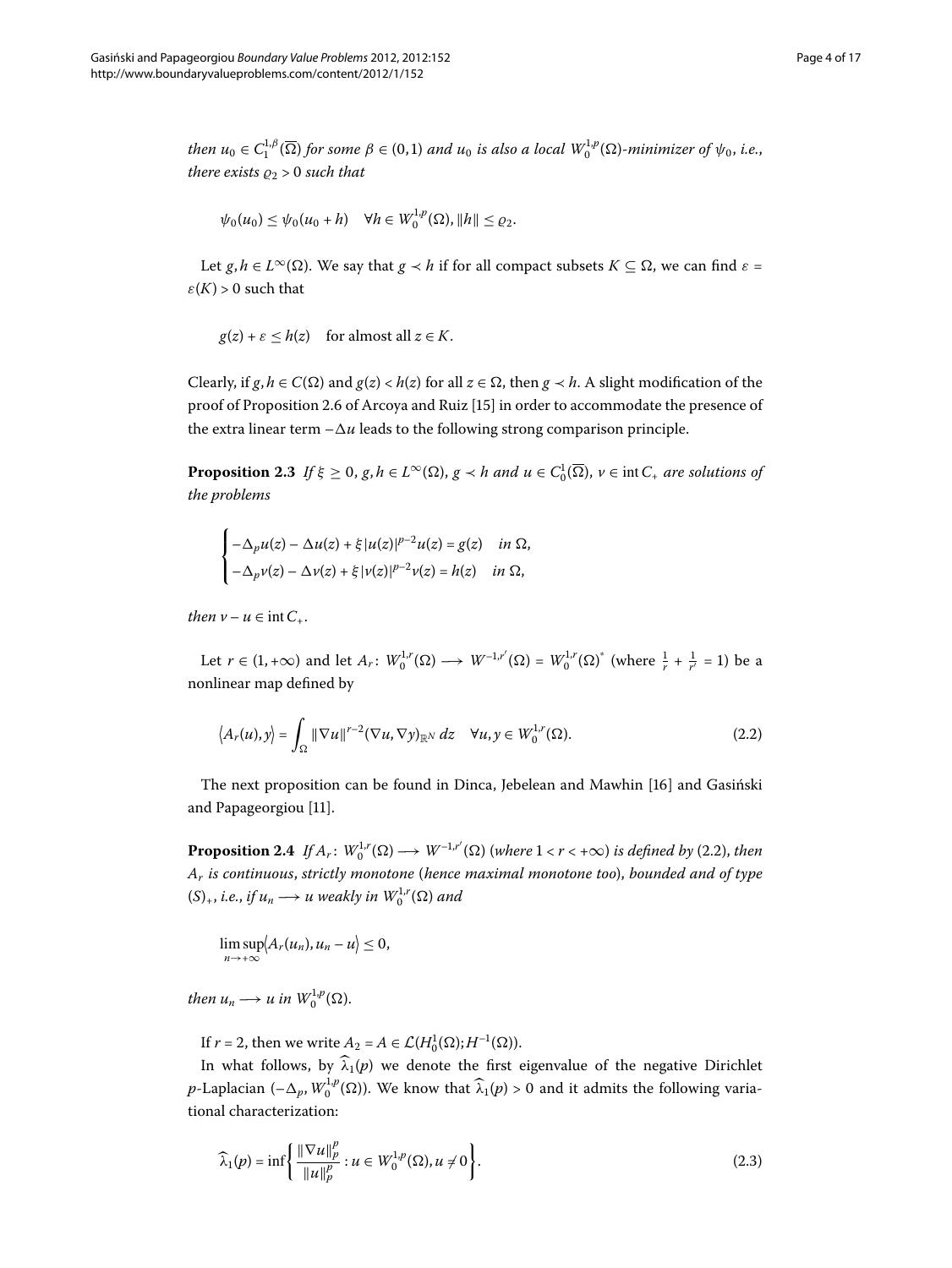Finally, throughout this work, by  $\|\cdot\|$  we denote the norm of the Sobolev space  $W^{1,p}_0(\Omega)$ . By virtue of the Poincaré inequality, we have

$$
||u|| = ||\nabla u||_p \quad \forall u \in W_0^{1,p}(\Omega).
$$

The notation  $\|\cdot\|$  will also be used to denote the norm of  $\mathbb{R}^N$ . No confusion is possible since it will always be clear from the context which norm is used. For  $\zeta \in \mathbb{R}$ , we set  $\zeta^{\pm}$  =  $\max{\{\pm \zeta, 0\}}$ . Then for  $u \in W_0^{1,p}(\Omega)$ , we define  $u^{\pm}(\cdot) = u(\cdot)^{\pm}$ . We know that

$$
u^{\pm} \in W_0^{1,p}(\Omega), \quad |u| = u^+ + u^-, \qquad u = u^+ - u^- \quad \forall u \in W_0^{1,p}(\Omega).
$$

If  $h: \Omega \times \mathbb{R} \longrightarrow \mathbb{R}$  is superpositionally measurable (for example, a Carathéodory function), then we set

$$
N_h(u)(\cdot) = h(\cdot, u(\cdot)) \quad \forall u \in W_0^{1,p}(\Omega).
$$

By  $|\cdot|_N$  we denote the Lebesgue measure on  $\mathbb{R}^N$ .

# **3 Positive solutions**

The hypotheses on the reaction *f* are the following.

H:  $f: \Omega \times \mathbb{R} \longrightarrow \mathbb{R}$  is a Carathéodory function such that  $f(z, 0) = 0$  for almost all  $z \in \Omega$ ,

 $f(z,\zeta) \ge 0$  for almost all  $z \in \Omega$  and all  $\zeta \ge 0$  and

(i) for every  $\rho > 0$ , there exists  $a_{\rho} \in L^{\infty}(\Omega)$ <sub>+</sub> such that

 $f(z, \zeta) \leq a_{\rho}(z)$  for almost all  $z \in \Omega$ , all  $\zeta \in [0, \rho];$ 

- (ii)  $\lim_{\zeta \to +\infty} \frac{f(z,\zeta)}{\zeta^{p-1}} = 0$  uniformly for almost all  $z \in \Omega$ ;
- (iii)  $\lim_{\zeta \to 0^+} \frac{f(z,\zeta)}{\zeta^{p-1}} = 0$  uniformly for almost all  $z \in \Omega$ ;
- (iv) for every  $\rho > 0$ , there exists  $\xi_{\rho} > 0$  such that for almost all  $z \in \Omega$ , the map  $\zeta \mapsto f(z, \zeta) + \xi_p \zeta^{p-1}$  is nondecreasing on [0,  $\varrho$ ];

$$
(v) if
$$

$$
F(z,\zeta)=\int_0^\zeta f(z,s)\,ds,
$$

then there exists  $c \in \mathbb{R}$  such that

 $F(z, c) > 0$  for almost all  $z \in \Omega$ .

**Remark 3.1** Since we are looking for positive solutions and hypotheses H concern only the positive semiaxis  $\mathbb{R}_+ = [0, +\infty)$ , we may and will assume that  $f(z, \zeta) = 0$  for almost all  $z \in \Omega$  and all  $\zeta \leq 0$ . Hypothesis H(ii) implies that for almost all  $z \in \Omega$ , the map  $f(z, \cdot)$  is strictly ( $p - 2$ )-sublinear near +∞. Hypothesis H(iv) is much weaker than assuming the monotonicity of  $f(z, \cdot)$  for almost all  $z \in \Omega$ .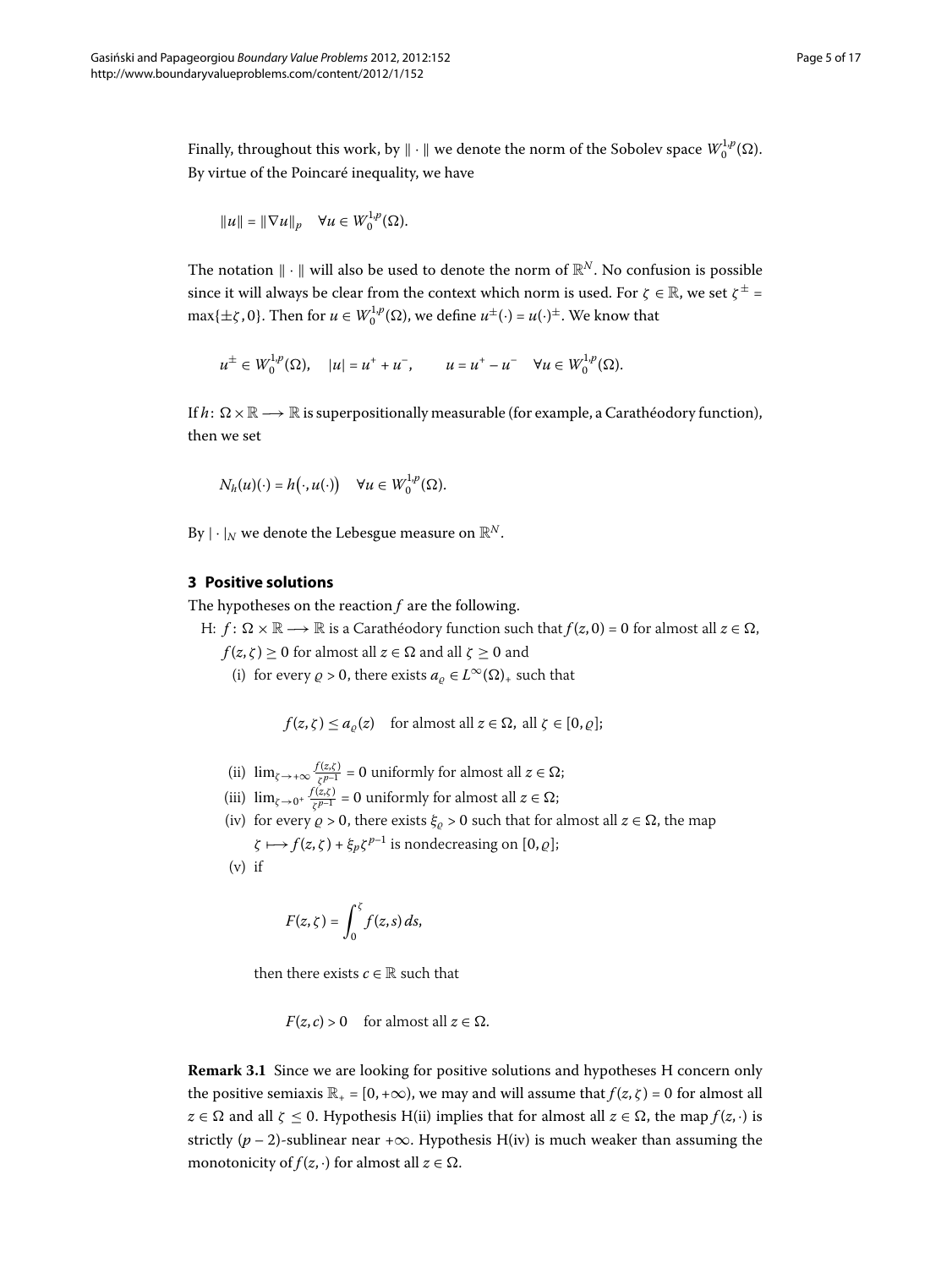**Example 3.2** The following functions satisfy hypotheses H (for the sake of simplicity, we drop the *z*-dependence):

$$
f_1(\zeta) = \begin{cases} \zeta^{\tau-1} & \text{if } \zeta \in [0,1], \\ \zeta^{q-1} & \text{if } 1 < \zeta, \end{cases}
$$
\n
$$
f_2(\zeta) = \begin{cases} \zeta^{\tau-1} - \zeta^{\eta-1} & \text{if } \zeta \in [0,1], \\ \zeta^{q-1} \ln \zeta & \text{if } 1 < \zeta, \end{cases}
$$

with  $1 < q < p < \tau < \eta$ . Clearly  $f_2$  is not monotone.

Let

 $\mathcal{Y} = \{ \lambda > 0 : \text{ problem } (P)_{\lambda} \text{ has a nontrivial positive solution} \}$  $\mathcal{Y} = \{ \lambda > 0 : \text{ problem } (P)_{\lambda} \text{ has a nontrivial positive solution} \}$  $\mathcal{Y} = \{ \lambda > 0 : \text{ problem } (P)_{\lambda} \text{ has a nontrivial positive solution} \}$ 

<span id="page-5-0"></span>and let *S*( $\lambda$ ) be the set of solutions of  $(P)_{\lambda}$  $(P)_{\lambda}$  $(P)_{\lambda}$ . We set

$$
\lambda_* = \inf \mathcal{Y}
$$

(if  $\mathcal{Y} = \emptyset$ , then  $\lambda^* = +\infty$ ).

**Proposition .** *If hypotheses* H *hold*, *then*

$$
S(\lambda) \subseteq \text{int } C_+ \quad \text{and} \quad \lambda_* > 0.
$$

*Proof* Clearly, the result is true if  $\mathcal{Y} = \emptyset$ . So, suppose that  $\mathcal{Y} \neq \emptyset$  and let  $\lambda \in \mathcal{Y}$ . So, we can find  $u \in S(\lambda) \cap W_0^{1,p}(\Omega)$  such that

$$
\begin{cases}\n-\Delta_p u(z) - \Delta u(z) = \lambda f(z, u(z)) & \text{in } \Omega, \\
u|_{\partial \Omega} = 0.\n\end{cases}
$$

From Ladyzhenskaya and Uraltseva [\[](#page-16-13)17, p.286], we have that  $u \in L^{\infty}(\Omega)$ . Then we can apply Theorem 1 of Lieberman [18[\]](#page-16-14) and have that  $u \in \text{int } C_+ \setminus \{0\}$ . Let  $\varrho = ||u||_{\infty}$  and let  $\xi$ <sub>ρ</sub> > 0 be as postulated by hypothesis H(iv). Then

$$
-\Delta_p u(z) - \Delta u(z) + \xi_{\varrho} u(z)^{p-1} \ge 0 \quad \text{for almost all } z \in \Omega,
$$

so

$$
\Delta_p u(z) + \Delta u(z) \le \xi_{\varrho} u(z)^{p-1} \quad \text{for almost all } z \in \Omega.
$$

From the strong maximum principle of Pucci and Serrin [\[](#page-16-15)19, p.34], we have that

 $u(z) > 0 \quad \forall z \in \Omega$ .

So, we can apply the boundary point theorem of Pucci and Serrin [\[](#page-16-15)19, p.120] and have that  $u \in \text{int } C_+$ . Therefore,  $S(\lambda) \subseteq \text{int } C_+$ .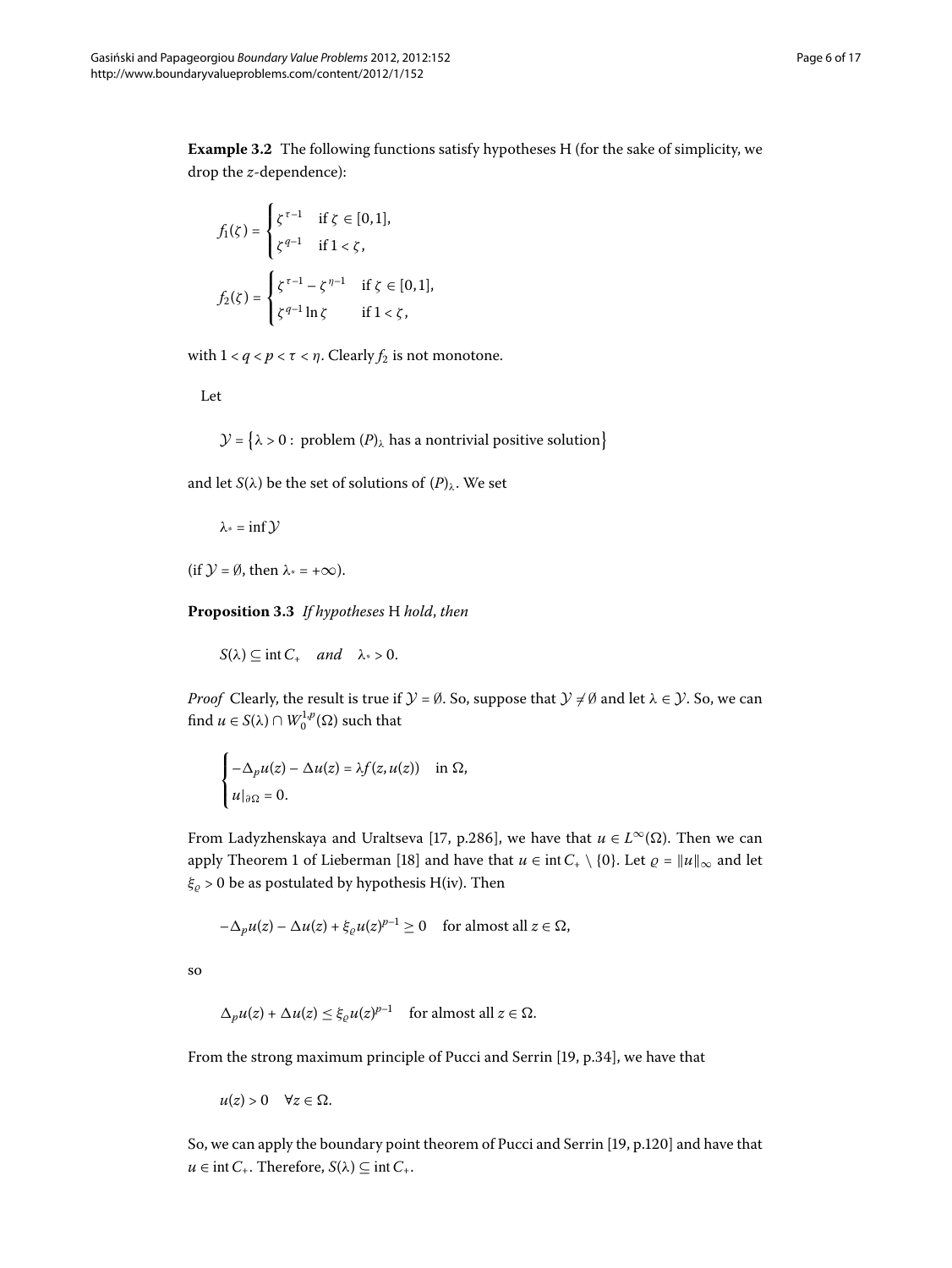By virtue of hypotheses H(ii) and (iii), we see that we can find  $c_1 > 0$  such that

<span id="page-6-0"></span>
$$
f(z,\zeta) \le c_1 \zeta^{p-1} \quad \text{for almost all } z \in \Omega, \text{ all } \zeta \ge 0. \tag{3.1}
$$

Let  $\lambda_0 \in (0, \frac{\lambda_1(p)}{c_1})$  and  $\vartheta \in (0, \lambda_0]$ . Suppose that  $\vartheta \in \mathcal{Y}$ . Then from the first part of the proof, we know that we can find  $u_{\vartheta} \in S(\vartheta) \subseteq \text{int } C_+$ . We have

$$
A_p(u_{\vartheta})+A(u_{\vartheta})=\vartheta N_f(u_{\vartheta}),
$$

so

$$
\|\nabla u_{\vartheta}\|_p^p \leq \int_{\Omega} \vartheta f(z, u_{\vartheta}) u_{\vartheta} dz \leq \vartheta c_1 \|u_{\vartheta}\|_p^p \leq \lambda_0 c_1 \|u_{\vartheta}\|_p^p < \widehat{\lambda}_1(p) \|u_{\vartheta}\|_p^p
$$

(see (3[.](#page-3-1)1) and recall that  $\vartheta \leq \lambda_0 < \frac{\lambda_1(p)}{c_1}$ ), which contradicts (2.3). Therefore,  $\lambda^* \geq \lambda_0 > 0$ .  $\Box$ 

<span id="page-6-4"></span>For  $\lambda > 0$ , let  $\varphi_\lambda \colon W_0^{1,p}(\Omega) \longrightarrow \mathbb{R}$  be the energy functional for problem  $(P)_\lambda$  $(P)_\lambda$  $(P)_\lambda$  defined by

<span id="page-6-1"></span>
$$
\varphi_\lambda(u)=\frac{1}{p}\|\nabla u\|_p^p+\frac{1}{2}\|\nabla u\|_2^2-\lambda\int_\Omega F(z,u)\,dz\quad\forall u\in W_0^{1,p}(\Omega).
$$

Evidently,  $\varphi_{\lambda} \in C(W_0^{1,p}(\Omega))$ .

# **Proposition 3.4** *If hypotheses* H *hold*, *then*  $\mathcal{Y} \neq \emptyset$ .

<span id="page-6-2"></span>*Proof* By virtue of hypotheses H(i) and (ii), for a given  $\varepsilon > 0$ , we can find  $c_{\varepsilon} > 0$  such that

$$
F(z,\zeta) \leq \frac{\varepsilon}{p}\zeta^p + c_{\varepsilon} \quad \text{for almost all } z \in \Omega, \text{ all } \zeta \geq 0.
$$
 (3.2)

Then for  $u \in W_0^{1,p}(\Omega)$  and  $\lambda > 0$ , we have

$$
\varphi_{\lambda}(u) = \frac{1}{p} \|\nabla u\|_{p}^{p} + \frac{1}{2} \|\nabla u\|_{2}^{2} - \lambda \int_{\Omega} F(z, u) dz
$$
  
\n
$$
\geq \frac{1}{p} \|\nabla u\|_{p}^{p} - \frac{\lambda \varepsilon}{p} \|u^{+}\|_{p}^{p} - \lambda c_{\varepsilon} |\Omega|_{N}
$$
  
\n
$$
= \frac{1}{p} \left(1 - \frac{\lambda \varepsilon}{\lambda_{1}(p)}\right) \|u\|^{p} - \lambda c_{\varepsilon} |\Omega|_{N}
$$
\n(3.3)

(see  $(3.2)$  and  $(2.3)$ ).

Let  $\varepsilon \in (0, \frac{\lambda_1(p)}{\lambda})$ [.](#page-6-2) Then from (3.3) it follows that  $\varphi_\lambda$  is coercive. Also, exploiting the compactness of the embedding  $W_0^{1,p}(\Omega) \subseteq L^p(\Omega)$  (by the Sobolev embedding theorem), we see that  $\varphi_{\lambda}$  is sequentially weakly lower semicontinuous. So, by the Weierstrass theorem, we can find  $u_0 \in W_0^{1,p}(\Omega)$  such that

<span id="page-6-3"></span>
$$
\varphi_{\lambda}(u_0) = \inf_{u \in W_0^{1,p}(\Omega)} \varphi_{\lambda}(u). \tag{3.4}
$$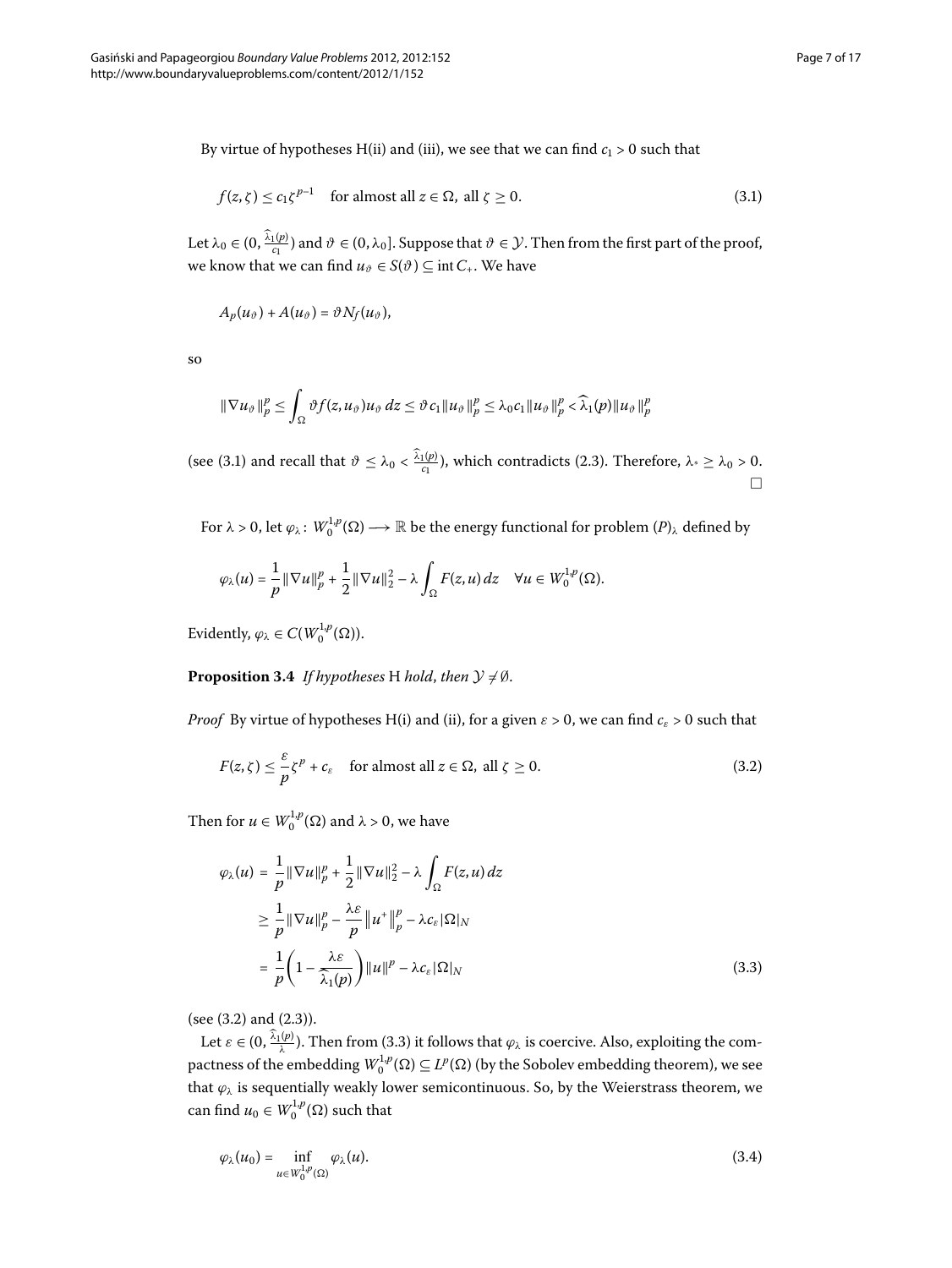Consider the integral functional  $K: L^p(\Omega) \longrightarrow \mathbb{R}$  defined by

$$
K(u) = \int_{\Omega} F(z, u(z)) dz \quad \forall u \in L^{p}(\Omega).
$$

Hypothesis H(v) implies that  $K(c) > 0$  and since  $F(z, \zeta) = 0$  for almost all  $z \in \Omega$ , all  $\zeta \le 0$ , we may assume that  $c > 0$ . Since  $W_0^{1,p}(\Omega)$  is dense in  $L^p(\Omega)$  and  $c > 0$ , we can find  $\hat{v} \in W_0^{1,p}(\Omega)$ ,  $\hat{v} \ge 0$ , such that  $K(\hat{v}) > 0$ . Then for  $\lambda > 0$  large, we have

$$
\lambda K(\hat{\boldsymbol{\nu}}) > \frac{1}{p}\|\nabla\hat{\boldsymbol{\nu}}\|_p^p + \frac{1}{2}\|\nabla\hat{\boldsymbol{\nu}}\|_2^2,
$$

so

$$
\varphi_{\lambda}(\hat{\nu}) < 0
$$
 for  $\lambda > 0$  large

and thus

$$
\varphi_\lambda(u_0)<0=\varphi_\lambda(0)
$$

(see (3.4)), hence  $u_0 \neq 0$ . From (3.4), we have

$$
\varphi'_{\lambda}(u_0)=0,
$$

so

$$
A_p(u_0) + A(u_0) = \lambda N_f(u_0).
$$
\n(3.5)

On (3.5), we act with  $-u_0^- \in W_0^{1,p}(\Omega)$ . Then

$$
\|\nabla u_0^-\|_p^p + \|\nabla u_0^-\|_2^2 = 0,
$$

hence  $u_0 \ge 0$ ,  $u_0 \ne 0$ . From  $(3.5)$  $(3.5)$  $(3.5)$ , we have

 $\overline{a}$ 

<span id="page-7-2"></span>
$$
\begin{cases}\n-\Delta_p u_0(z) - \Delta u_0(z) = \lambda f(z, u_0(z)) & \text{in } \Omega, \\
u_0|_{\partial \Omega} = 0, & u_0 \ge 0, \quad u_0 \ne 0,\n\end{cases}
$$

so  $u_0 \in S(\lambda) \subseteq \text{int } C_+$  (see Proposition 3[.](#page-5-0)3).

So, for  $\lambda \geq \lambda$ <sup>\*</sup> big, we have  $\lambda \in \mathcal{Y}$  and so  $\mathcal{Y} \neq \emptyset$ .

**Proposition 3.5** If hypotheses H hold and  $\lambda \in \mathcal{Y}$ , then  $[\lambda, +\infty) \subseteq \mathcal{Y}$ .

*[P](#page-0-1)roof* Since by hypothesis  $\lambda \in \mathcal{Y}$ , we can find a solution  $u_{\lambda} \in \text{int } C_+$  of  $(P)_{\lambda}$  (see Proposition 3.3). Let  $\mu > \lambda$  and consider the following truncation of the reaction in problem  $(P)_{\mu}$ :

$$
h_{\mu}(z,\zeta) = \begin{cases} \mu f(z, u_{\lambda}(z)) & \text{if } \zeta \le u_{\lambda}(z), \\ \mu f(z,\zeta) & \text{if } u_{\lambda}(z) < \zeta. \end{cases}
$$
 (3.6)

<span id="page-7-1"></span><span id="page-7-0"></span> $\Box$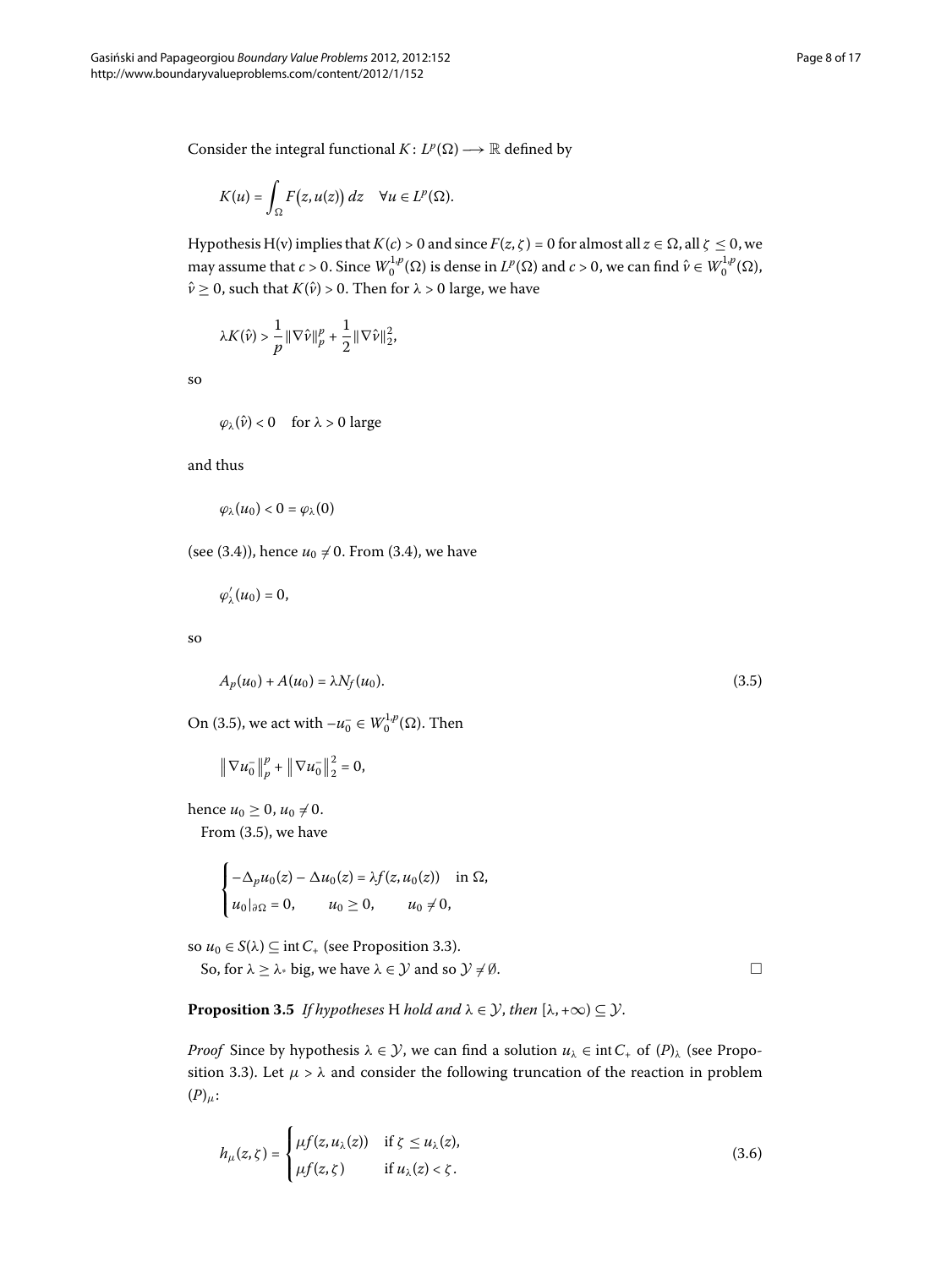This is a Carathéodory function. Let

$$
H_{\mu}(z,\zeta)=\int_0^{\zeta}h_{\mu}(z,s)\,ds
$$

and consider the  $C^1$ -functional  $\psi_\mu\colon W^{1,p}_0(\Omega)\longrightarrow \mathbb{R}$ , defined by

$$
\psi_\mu(u)=\frac{1}{p}\|\nabla u\|_p^p+\frac{1}{2}\|\nabla u\|_2^2-\int_\Omega H_\mu\big(z,u(z)\big)\,dz\quad\forall u\in W^{1,p}_0(\Omega).
$$

As in the proof of Proposition 3.4, using hypotheses H(i) and (ii), we see that  $\psi_\mu$  is coercive. Also, it is sequentially weakly lower semicontinuous. So, we can find  $u_\mu \in W^{1,p}_0(\Omega)$  such that

$$
\psi_\mu(u_\mu)=\inf_{u\in W^{1,p}_0(\Omega)}\psi_\mu(u),
$$

so

<span id="page-8-0"></span>
$$
\psi_\mu'(u_\mu)=0
$$

and thus

$$
A_p(u_\mu) + A(u_\mu) = N_{h_\mu}(u_\mu). \tag{3.7}
$$

On (3.7) we act with  $(u_\lambda - u_\mu)^+ \in W_0^{1,p}(\Omega)$ . Then

$$
\langle A_p(u_\mu), (u_\lambda - u_\mu)^+ \rangle + \langle A(u_\mu), (u_\lambda - u_\mu)^+ \rangle
$$
  
\n
$$
= \int_{\Omega} h_\mu(z, u_\mu)(u_\lambda - u_\mu)^+ dz
$$
  
\n
$$
= \int_{\Omega} \mu f(z, u_\lambda)(u_\lambda - u_\mu)^+ dz
$$
  
\n
$$
\geq \int_{\Omega} \lambda f(z, u_\lambda)(u_\lambda - u_\mu)^+ dz
$$
  
\n
$$
= \langle A_p(u_\lambda), (u_\lambda - u_\mu)^+ \rangle + \langle A(u_\lambda), (u_\lambda - u_\mu)^+ \rangle
$$

(see (3.6) and use the facts that  $\mu > \lambda$  and  $f \ge 0$ ), so

$$
\int_{\{u_\lambda>u_\mu\}} \left( \|\nabla u_\lambda\|^{p-2}\nabla u_\lambda - \|\nabla u_\mu\|^{p-2}\nabla u_\mu, \nabla u_\lambda - \nabla u_\mu \right)_{\mathbb{R}^N} dz + \left\|\nabla (u_\lambda - u_\mu)^+\right\|_2^2 \leq 0,
$$

thus

$$
\left|\left\{u_\lambda>u_\mu\right\}\right|_N=0
$$

and hence  $u_{\lambda} \leq u_{\mu}$ . Therefore, (3.7) becomes

$$
A_p(u_\mu) + A(u_\mu) = \mu N_f(u_\mu),
$$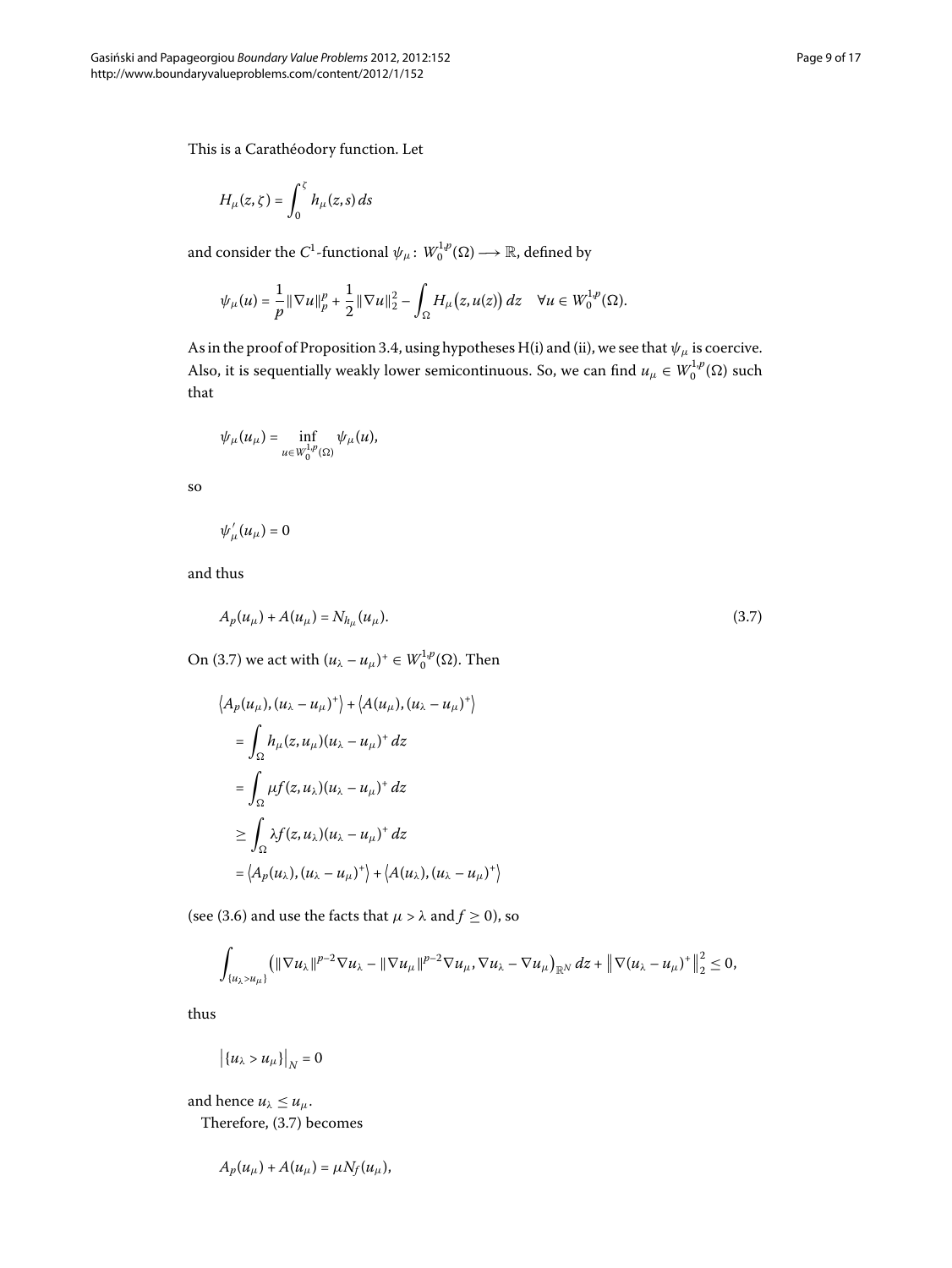so

$$
u_{\mu} \in S(\mu) \subseteq \text{int } C_*,
$$

hence  $\mu \in \mathcal{Y}$ . This proves that  $[\lambda, +\infty) \subseteq \mathcal{Y}$ .

**[P](#page-0-1)roposition 3.6** *If hypotheses* H *hold, then for every*  $\lambda > \lambda$  *coeffer problem*  $(P)_{\lambda}$  *has at least two positive solutions*

 $u_0, \hat{u} \in \text{int } C_+, \quad u_0 \neq \hat{u}.$ 

*Proof* Note that Proposition 3[.](#page-7-2)5 implies that  $(\lambda_*, +\infty) \subseteq \mathcal{Y}$ . Let  $\lambda_* < \theta < \lambda < \mu$ . Then we can find  $u_{\vartheta} \in S(\vartheta) \subseteq \text{int } C_+$  and  $u_{\mu} \in S(\mu) \subseteq \text{int } C_+$ . We have

$$
-\Delta_p u_{\vartheta} - \Delta u_{\vartheta} = \vartheta f(z, u_{\vartheta}) \leq \lambda f(z, u_{\vartheta}) \quad \text{in } \Omega,
$$
\n(3.8)

$$
-\Delta_p u_\mu - \Delta u_\mu = \mu f(z, u_\mu) \ge \lambda f(z, u_\mu) \quad \text{in } \Omega \tag{3.9}
$$

(recall that  $f \ge 0$  and  $\vartheta < \lambda < \mu$ )[.](#page-7-2) As in the proof of Proposition 3.5, we can show that  $u_{\vartheta} \leq u_{\mu}$ . We introduce the following truncation of the reaction in problem  $(P)_{\lambda}$  $(P)_{\lambda}$  $(P)_{\lambda}$ :

$$
g_{\lambda}(z,\zeta) = \begin{cases} \lambda f(z, u_{\vartheta}(z)) & \text{if } \zeta < u_{\vartheta}(z), \\ \lambda f(z,\zeta) & \text{if } u_{\vartheta}(z) \leq \zeta \leq u_{\mu}(z), \\ \lambda f(z, u_{\mu}(z)) & \text{if } u_{\mu}(z) < \zeta. \end{cases}
$$
(3.10)

This is a Carathéodory function. We set

$$
G_{\lambda}(z,\zeta)=\int_0^{\zeta}g_{\lambda}(z,s)\,ds
$$

and consider the  $C^1$ -functional  $\widehat{\psi}_\lambda \colon W_0^{1,p}(\Omega) \longrightarrow \mathbb{R}$  defined by

$$
\widehat{\psi}_{\lambda}(u)=\frac{1}{p}\|\nabla u\|_p^p+\frac{1}{2}\|\nabla u\|_2^2-\int_{\Omega}G_{\lambda}(z,u)\,dz\quad\forall u\in W_0^{1,p}(\Omega).
$$

It is clear from (3.10) that  $\psi_{\lambda}$  is coercive. Also, it is sequentially weakly lower semicontinuous. So, we can find  $u_0 \in W_0^{1,p}(\Omega)$  such that

<span id="page-9-1"></span>
$$
\widehat{\psi}_\lambda(u_0)=\inf_{u\in W_0^{1,p}(\Omega)}\widehat{\psi}_\lambda(u),
$$

so

$$
\widehat{\psi}'_{\lambda}(u_0)=0
$$

and thus

$$
A_p(u_0) + A(u_0) = N_{g_\lambda}(u_0). \tag{3.11}
$$

<span id="page-9-0"></span> $\Box$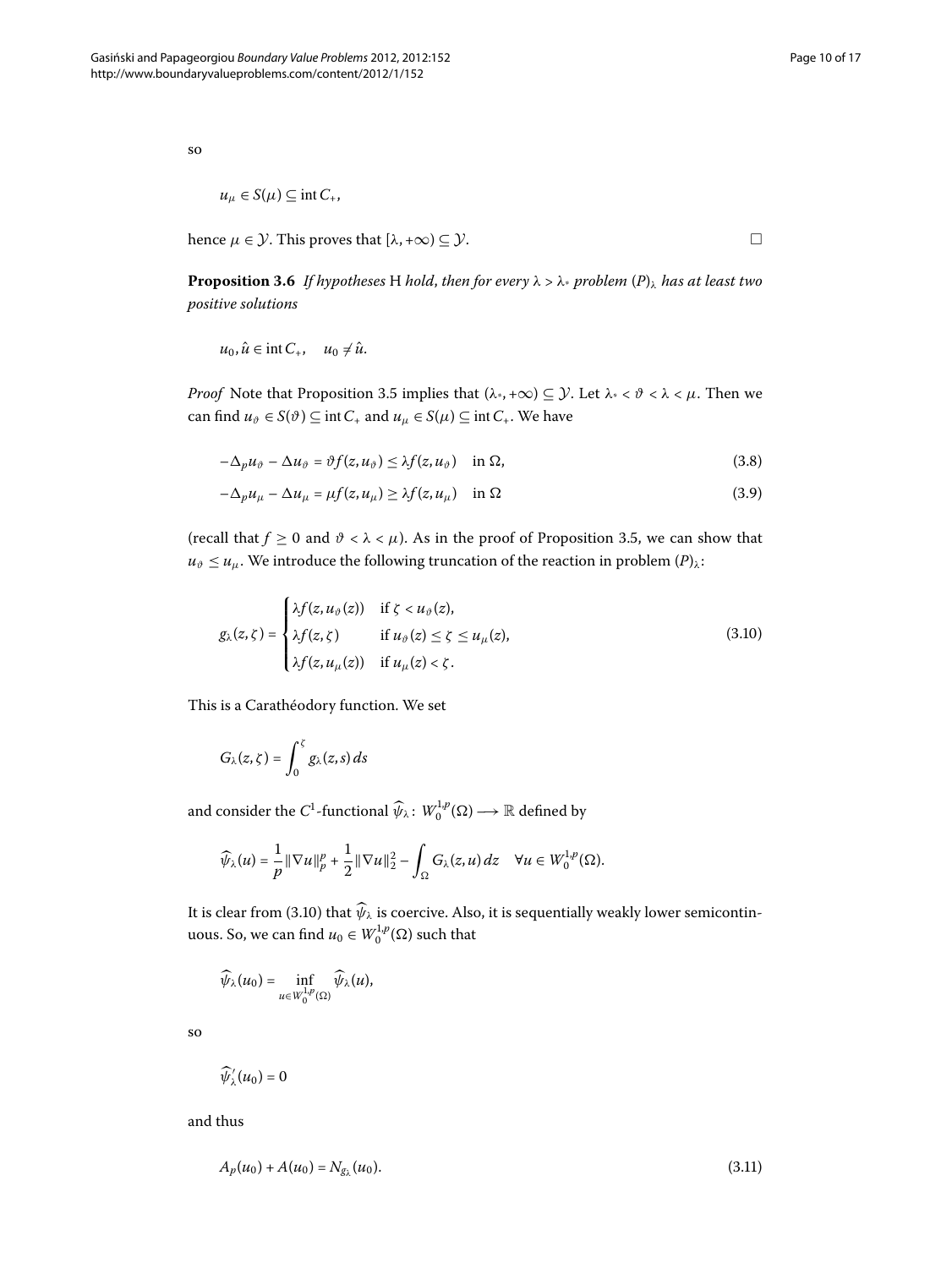Acting on (3[.](#page-9-1)11) with  $(u_{\vartheta} - u_0)^+ \in W_0^{1,p}(\Omega)$  and next with  $(u_0 - u_\mu)^+ \in W_0^{1,p}(\Omega)$  (similarly as in the proof of Proposition  $3.5$ ), we get

$$
u_{\vartheta}\leq u_0\leq u_{\mu}.
$$

Hence, we have

$$
u_0\in [u_\vartheta,u_\mu],
$$

where  $[u_{\vartheta}, u_{\mu}] = \{u \in W_0^{1,p}(\Omega) : u_0(z) \leq u(z) \leq u_{\mu}(z) \text{ for almost all } z \in \Omega\}.$ Then  $(3.11)$  $(3.11)$  $(3.11)$  becomes

$$
A_p(u_0) + A(u_0) = \lambda N_f(u_0)
$$

 $(see (3.10)), so$ 

$$
u_0 \in S(\lambda) \subseteq \text{int } C_+.
$$

Let

$$
a(y) = ||y||^{p-2}y + y \quad \forall y \in \mathbb{R}^N.
$$

Then  $a \in C^1(\mathbb{R}^N;\mathbb{R}^N)$  (recall that  $p > 2$ ) and

$$
\nabla a(y) = ||y||^{p-2} \left(I + (p-2) \frac{y \otimes y}{||y||^2}\right) + I \quad \forall y \in \mathbb{R}^N,
$$

so

$$
(\nabla a(y)\xi,\xi)_{\mathbb{R}^N}\geq \|\xi\|^2\quad \forall y,\xi\in\mathbb{R}^N.
$$

Note that

<span id="page-10-0"></span>
$$
\operatorname{div} a(\nabla u) = \Delta_p u + \Delta u \quad \forall u \in W_0^{1,p}(\Omega).
$$

So, we can apply the tangency principle of Pucci and Serrin [\[](#page-16-15)19, p.35] and infer that

$$
u_{\vartheta}(z) < u_0(z) \quad \forall z \in \Omega. \tag{3.12}
$$

Let  $\varrho = ||u_0||_{\infty}$  and let  $\xi_{\varrho} > 0$  be as postulated by hypothesis H(iv). Then

$$
-\Delta_p u_{\vartheta}(z) - \Delta u_{\vartheta}(z) + \vartheta \xi_{\varrho} u_{\vartheta}(z)^{p-1}
$$
  
\n
$$
= \vartheta f(z, u_{\vartheta}(z)) + \vartheta \xi_{\varrho} u_{\vartheta}(z)^{p-1}
$$
  
\n
$$
\leq \vartheta f(z, u_0(z)) + \vartheta \xi_{\varrho} u_0(z)^{p-1}
$$
  
\n
$$
\leq \lambda f(z, u_0(z)) + \vartheta \xi_{\varrho} u_0(z)^{p-1}
$$
  
\n
$$
= -\Delta_p u_0(z) - \Delta u_0(z) + \vartheta \xi_{\varrho} u_0(z)^{p-1} \quad \text{for almost all } z \in \Omega
$$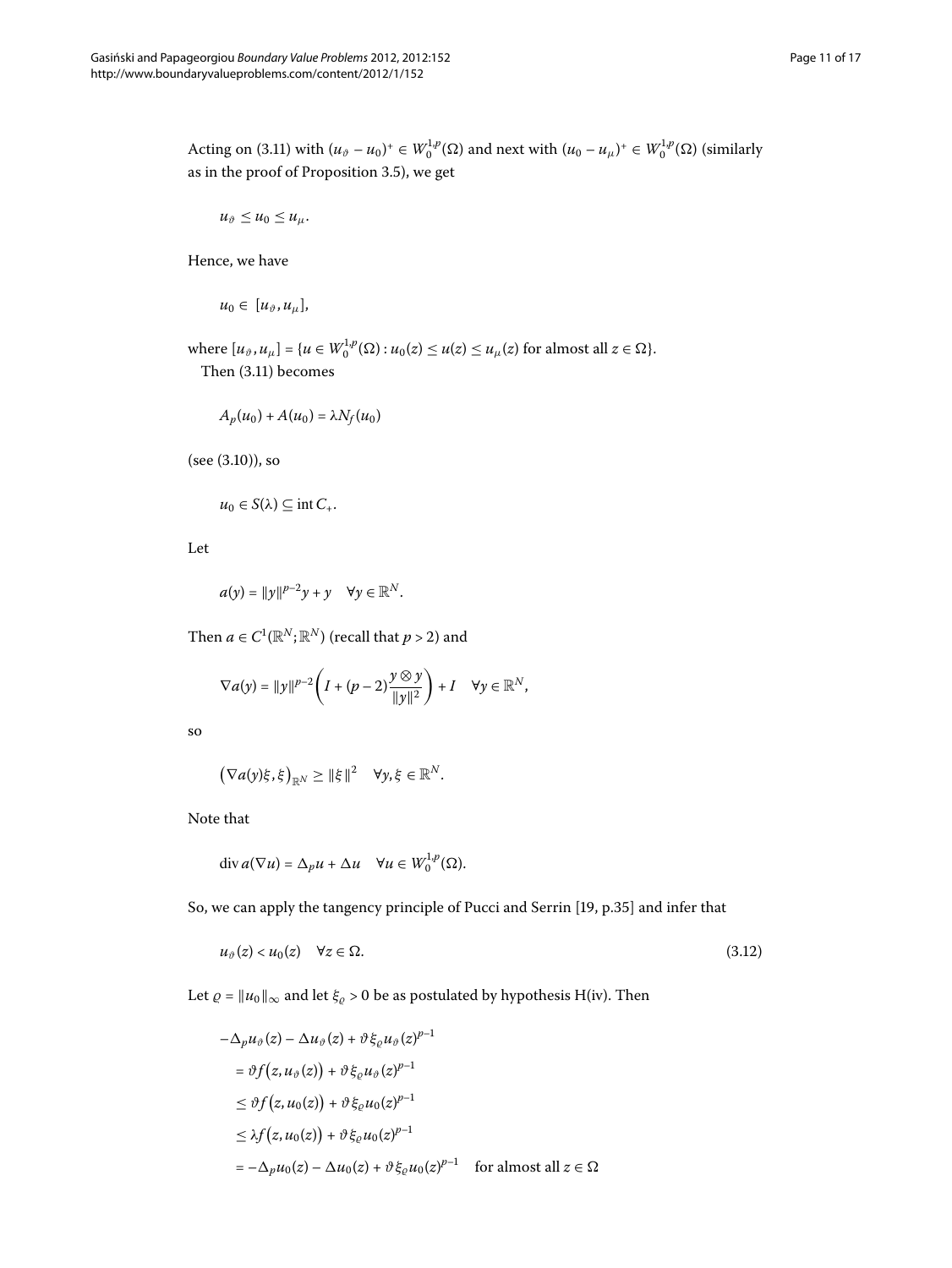(see hypothesis H(iv) and use the facts that  $\lambda > \vartheta$  and  $f \ge 0$ ), so

<span id="page-11-1"></span><span id="page-11-0"></span>
$$
u_0 - u_\vartheta \in \text{int}\, C_+ \tag{3.13}
$$

(see  $(3.12)$  and Proposition 2.3).

In a similar fashion, we show that

<span id="page-11-2"></span>
$$
u_{\mu} - u_0 \in \text{int } C_+.
$$
\n
$$
(3.14)
$$

From  $(3.13)$  and  $(3.14)$ , it follows that

$$
u_0 \in \mathrm{int}_{C_0^1(\overline{\Omega})} [u_{\vartheta}, u_{\mu}]. \tag{3.15}
$$

From  $(3.10)$ , we see that

<span id="page-11-5"></span>
$$
\varphi_{\lambda}|_{[u_{\vartheta},u_{\mu}]} = \widehat{\psi}_{\lambda}|_{[u_{\vartheta},u_{\mu}]} + \xi_{\lambda}^*
$$

for some  $\xi^*_{\lambda} \in \mathbb{R}$ .

So, (3[.](#page-3-1)15) implies that  $u_0$  is a local  $C_0^1(\overline{\Omega})$ -minimizer of  $\varphi_\lambda$ . Invoking Proposition 2.3, we have that

<span id="page-11-3"></span>
$$
u_0 \text{ is a local } W_0^{1,p}(\Omega) \text{-minimizer of } \varphi_\lambda. \tag{3.16}
$$

<span id="page-11-4"></span>Hypotheses H(i), (ii) and (iii) imply that for given  $\varepsilon > 0$  and  $r > p$ , we can find  $c_2 = c_2(\varepsilon, r) > 0$ 0 such that

$$
F(z,\zeta) \leq \frac{\varepsilon}{p} \zeta^{p} + c_{2} \zeta^{r} \quad \text{for almost all } z \in \Omega, \text{ all } \zeta \geq 0.
$$
 (3.17)

Then for all  $u \in W_0^{1,p}(\Omega)$ , we have

$$
\varphi_{\lambda}(u) = \frac{1}{p} \|\nabla u\|_{p}^{p} + \frac{1}{2} \|\nabla u\|_{2}^{2} - \lambda \int_{\Omega} F(z, u) dz
$$
  
\n
$$
\geq \frac{1}{p} \|\nabla u\|_{p}^{p} + \frac{1}{2} \|\nabla u\|_{2}^{2} - \frac{\lambda \varepsilon}{p} \|u^{+}\|_{p}^{p} - \lambda c_{2} \|u^{+}\|_{r}^{r}
$$
  
\n
$$
\geq \frac{1}{p} \left(1 - \frac{\lambda \varepsilon}{\hat{\lambda}_{1}(p)}\right) \|\nabla u\|_{p}^{p} + \frac{1}{2} \|\nabla u\|_{2}^{2} - \lambda c_{3} \|u\|^{r}
$$
  
\n
$$
\geq \frac{1}{p} \left(1 - \frac{\lambda \varepsilon}{\hat{\lambda}_{1}(p)}\right) \|\nabla u\|_{p}^{p} - \lambda c_{3} \|u\|^{r}
$$
\n(3.18)

for some  $c_3 > 0$  (see (3.17) and (2.3)).

Choose  $\varepsilon \in (0, \frac{\lambda_1(p)}{\lambda})$ . Then, from (3.18) and since  $r > p$ , we infer that  $u_0$  is a local minimizer of  $\varphi_{\lambda}$ . Without any loss of generality, we may assume that  $\varphi_{\lambda}(0) = 0 \leq \varphi_{\lambda}(u_0)$  (the analysis is similar if the opposite inequality holds)[.](#page-11-5) By virtue of (3.16), as in Gasinski and Papageorgiou [20[\]](#page-16-16) (see the proof of Theorem 2.12), we can find  $0 < \varrho < ||u_0||$  such that

<span id="page-11-6"></span>
$$
\varphi_{\lambda}(0) = 0 \le \varphi_{\lambda}(u_0) < \inf \{ \varphi_{\lambda}(u) : \|u - u_0\| = \varrho \} = \eta_{\varrho}^{\lambda}.\tag{3.19}
$$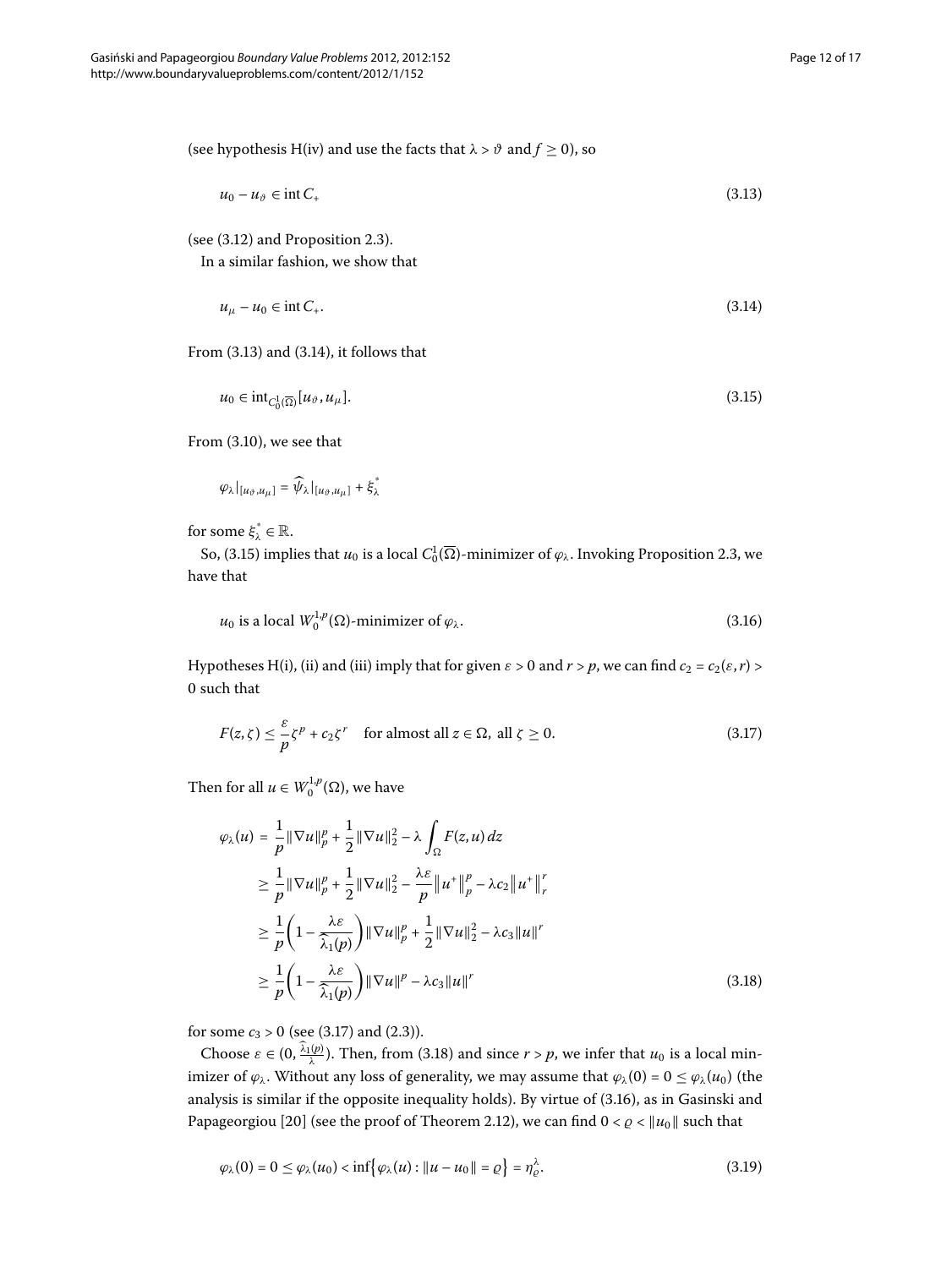Recall that  $\varphi_{\lambda}$  is coercive, hence it satisfies the Palais-Smale condition. This fact and  $(3.19)$  $(3.19)$  $(3.19)$  permit the use of the mountain pass theorem (see Theorem 2.1). So, we can find  $\hat{u} \in W_0^{1,p}(\Omega)$  such that

<span id="page-12-1"></span><span id="page-12-0"></span>
$$
\eta_{\vartheta}^{\lambda} \leq \varphi_{\lambda}(\hat{u}) \tag{3.20}
$$

and

$$
\varphi'_{\lambda}(\hat{u}) = 0. \tag{3.21}
$$

From (3.20) and (3.19), we have that  $\hat{u} \neq 0$ ,  $\hat{u} = u_0$ . From (3.21), it follows that  $\hat{u} \in S(\lambda) \subseteq$  $\Box$  int  $C_+$ .

Next, we examine what happens at the critical parameter *λ*\*.

### **Proposition 3.7** *If hypotheses* H *hold*, *then*  $\lambda^* \in \mathcal{Y}$ .

*Proof* Let  $\{\lambda_n\}_{n>1} \subseteq \mathcal{Y}$  be a sequence such that

<span id="page-12-2"></span>
$$
\lambda^* < \lambda_n \quad \forall n \geq 1
$$

and

$$
\lambda_n\searrow \lambda^* \quad \text{as } n\to+\infty.
$$

For every *n*  $\geq$  1, we can find *u<sub>n</sub>*  $\in$  int *C*<sub>+</sub>, such that

$$
A_p(u_n) + A(u_n) = \lambda_n N_f(u_n). \tag{3.22}
$$

We claim that the sequence  $\{u_n\}_{n\geq 1}\subseteq W_0^{1,p}(\Omega)$  is bounded. Arguing indirectly, suppose that the sequence  $\{u_n\}_{n\geq 1}\subseteq W_0^{1,p}(\Omega)$  is unbounded. By passing to a suitable subsequence if necessary, we may assume that  $||u_n|| \rightarrow +\infty$ . Let

<span id="page-12-3"></span>
$$
y_n = \frac{u_n}{\|u_n\|} \quad \forall n \ge 1.
$$

Then  $||y_n|| = 1$  and  $y_n \in \text{int } C_+$  for all  $n \ge 1$ . From (3.22), we have

$$
A_p(y_n) + \frac{1}{\|u_n\|^{p-2}} A(y_n) = \frac{\lambda_n N_f(u_n)}{\|u_n\|^{p-1}} \quad \forall n \ge 1.
$$
\n(3.23)

Recall that

<span id="page-12-4"></span>
$$
f(z,\zeta) \le c_1 \zeta^{p-1}
$$
 for almost all  $z \in \Omega$ , all  $\zeta \ge 0$ 

(see (3.1)), so the sequence  $\{\frac{N_f(u_n)}{\|u_n\|^{p-1}}\}_{n\geq 1}\subseteq L^{p'}(\Omega)$  is bounded. This fact and hypothesis H(ii) imply that at least for a subsequence, we have

$$
\frac{N_f(u_n)}{\|u_n\|^{p-1}} \longrightarrow 0 \quad \text{weakly in } L^{p'}(\Omega) \tag{3.24}
$$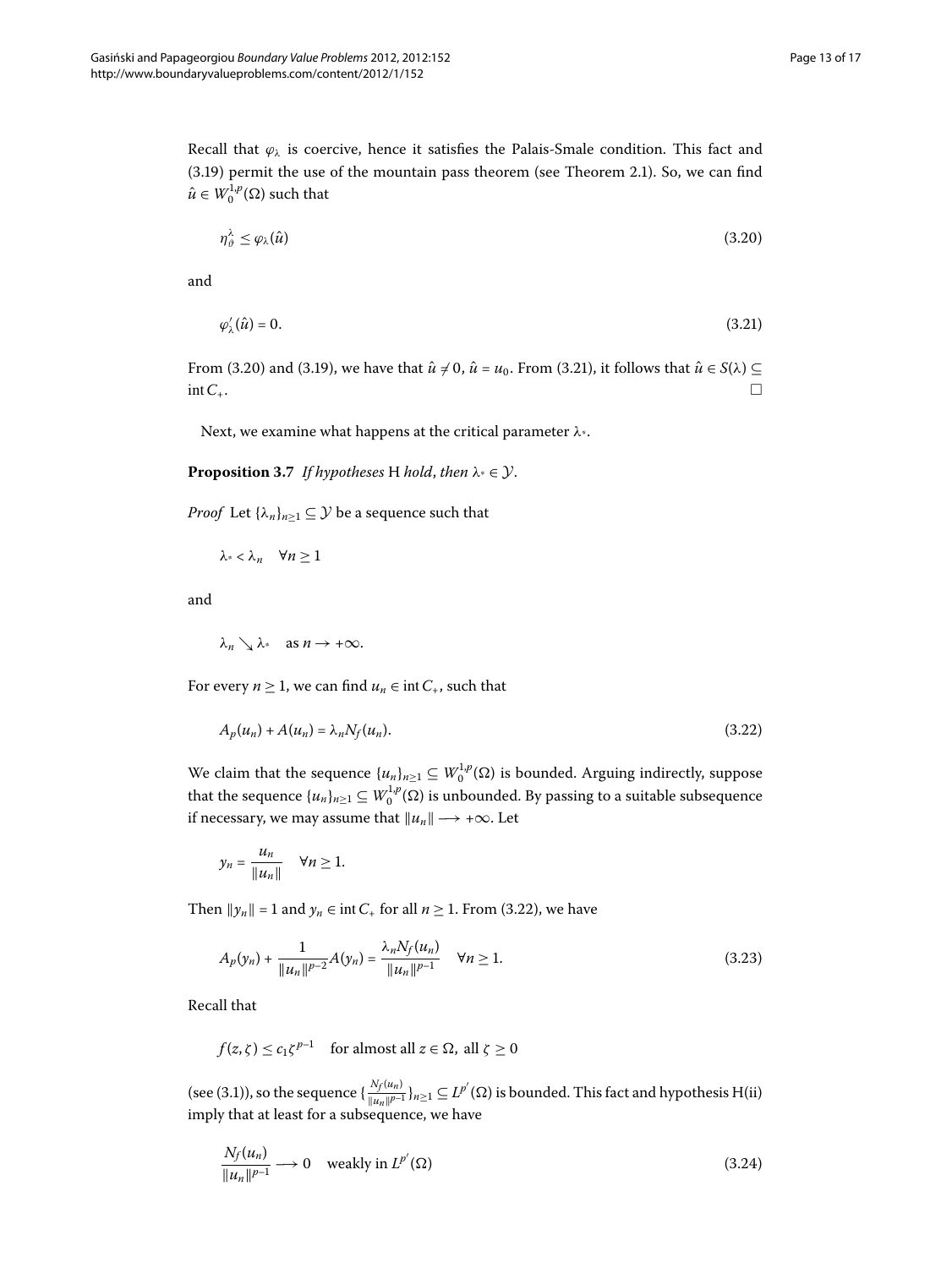<span id="page-13-0"></span>(see Gasinski and Papageorgiou [20]). Also, passing to a subsequence if necessary, we may assume that

$$
y_n \longrightarrow y \quad \text{weakly in } W_0^{1,p}(\Omega), \tag{3.25}
$$

$$
y_n \longrightarrow y \quad \text{in } L^p(\Omega). \tag{3.26}
$$

On (3[.](#page-12-4)23) we act with  $y_n - y \in W_0^{1,p}(\Omega)$ , pass to the limit as  $n \to +\infty$  and use (3.24) and  $(3.26)$  $(3.26)$  $(3.26)$ . Then

$$
\lim_{n\rightarrow +\infty}\left(\left\langle A_p(y_n),y_n-y\right\rangle+\frac{1}{\|u_n\|^{p-2}}\left\langle A(y_n),y_n-y\right\rangle\right)=0,
$$

so

$$
\lim_{n\to+\infty}\langle A_p(y_n),y_n-y\rangle\leq 0.
$$

Using Proposition 2[.](#page-3-3)4, we have that

<span id="page-13-1"></span>
$$
y_n \longrightarrow y \quad \text{in } W_0^{1,p}(\Omega)
$$

and so

$$
\|y\| = 1.\tag{3.27}
$$

Passing to the limit as  $n \rightarrow +\infty$  in (3[.](#page-13-1)23) and using (3.24), (3.27) and the fact that  $p > 2$ , we obtain

$$
A_p(y)=0,
$$

<span id="page-13-3"></span><span id="page-13-2"></span>so  $y = 0$ , which contradicts (3.27).

This proves that the sequence  $\{u_n\}_{n\geq 1} \subseteq W_0^{1,p}(\Omega)$  is bounded. So, passing to a subsequence if necessary, we may assume that

$$
u_n \longrightarrow u \quad \text{weakly in } W_0^{1,p}(\Omega), \tag{3.28}
$$

$$
u_n \longrightarrow u_* \quad \text{in } L^p(\Omega). \tag{3.29}
$$

On (3.22) we act with  $u_n - u \in W_0^{1,p}(\Omega)$ , pass to the limit as  $n \to +\infty$  and use (3.28) and  $(3.29)$  $(3.29)$  $(3.29)$ . Then

$$
\lim_{n\to+\infty}\big(\big\langle A_p(u_n),u_n-u^*\big\rangle+\big\langle A(u_n),u_n-u^*\big\rangle\big)=0,
$$

so

lim sup *n*→+∞  $\langle A_p(u_n), u_n - u^* \rangle \leq 0$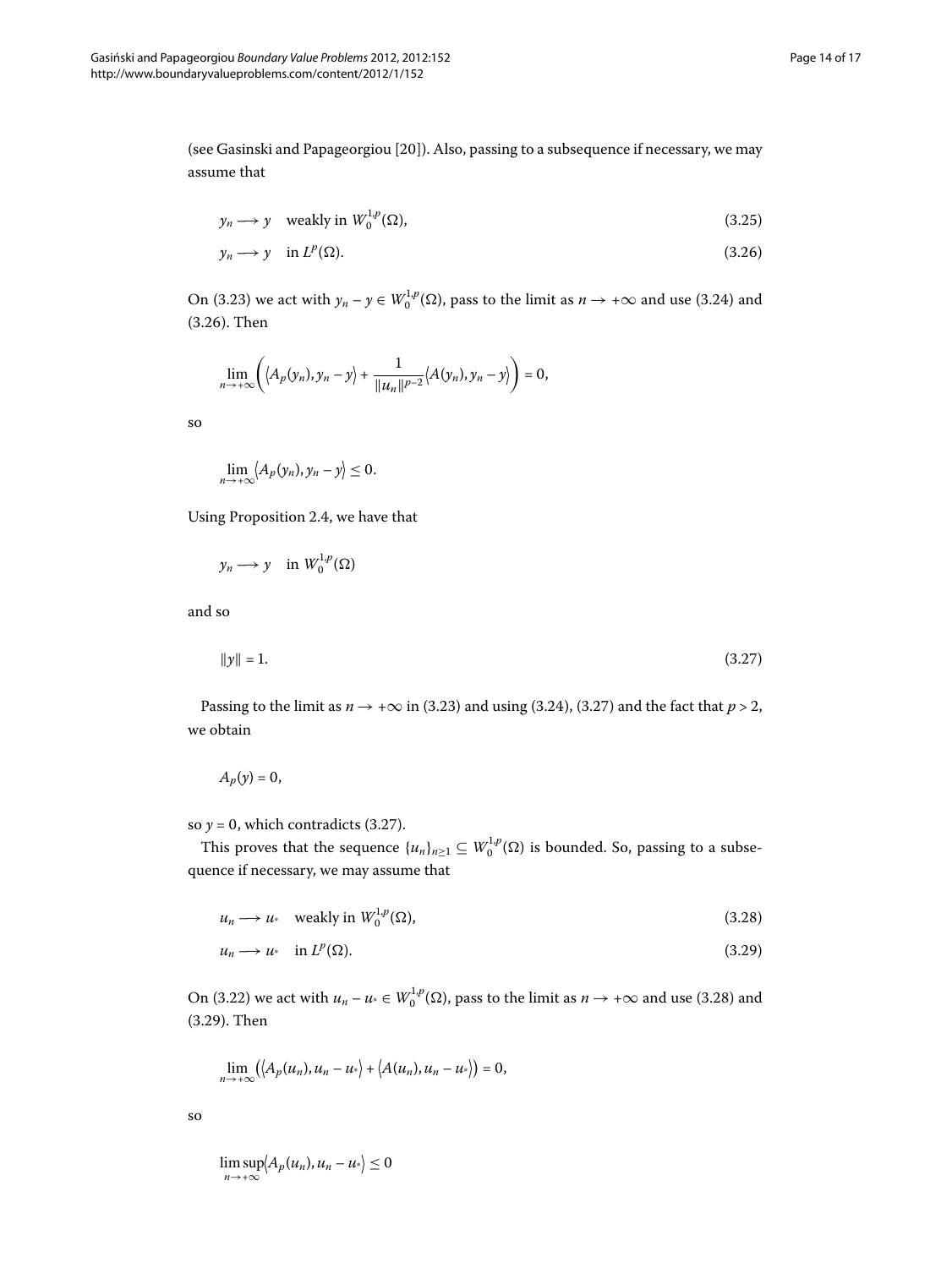<span id="page-14-0"></span>
$$
u_n \longrightarrow u_* \quad \text{in } W_0^{1,p}(\Omega) \tag{3.30}
$$

(see Proposition 2.4).

Therefore, if in (3[.](#page-12-2)22) we pass to the limit as  $n \rightarrow +\infty$  and use (3.30), then

$$
A_p(u_*)+A(u_*)=\lambda_*N_f(u_*)
$$

and so  $u^* \in C_+$  is a solution of problem  $(P)_{\lambda^*}$ .

We need to show that  $u^* \neq 0$ . From (3.22), we have

$$
\begin{cases}\n-\Delta_p u_n(z) - \Delta u_n(z) = \lambda_n f(z, u_n(z)) & \text{in } \Omega \\
u_n|_{\partial \Omega} = 0 & \forall n \ge 1.\n\end{cases}
$$

From Ladyzhenskaya and Uraltseva [\[](#page-16-13)17, p.286], we know that we can find  $M_1 > 0$  such that

$$
||u_n||_{\infty} \leq M_1 \quad \forall n \geq 1.
$$

Then applying Theorem 1 of Lieberman [18[\]](#page-16-14), we can find  $\beta \in (0,1)$  and  $M_2 > 0$  such that

<span id="page-14-1"></span>
$$
u_n \in C_0^{1,\beta}(\overline{\Omega})
$$
 and  $||u_n||_{C_0^{1,\beta}(\overline{\Omega})} \le M_2 \quad \forall n \ge 1.$ 

Recall that  $C_0^{1,\beta}(\overline{\Omega})$  is embedded compactly in  $C_0^1(\overline{\Omega}).$  So, by virtue of (3.28), we have

<span id="page-14-2"></span>
$$
u_n \longrightarrow u_* \quad \text{in } C_0^1(\overline{\Omega}).
$$

Suppose that  $u^* = 0$ . Then

<span id="page-14-3"></span>
$$
u_n \longrightarrow 0 \quad \text{in } C_0^1(\overline{\Omega}). \tag{3.31}
$$

Hypothesis H(iii) implies that for a given  $\varepsilon > 0$ , we can find  $\delta \in (0, \varepsilon]$  such that

$$
f(z,\zeta) \le \varepsilon \zeta^{p-1} \quad \text{for almost all } z \in \Omega, \text{ all } \zeta \in [0,\delta]. \tag{3.32}
$$

From (3.31), it follows that we can find  $n_0 \geq 1$  such that

$$
u_n(z) \in [0, \delta] \quad \forall z \in \overline{\Omega}, \text{ all } n \ge n_0. \tag{3.33}
$$

Therefore, for almost all  $z \in \Omega$  and all  $n \ge n_0$ , we have

$$
-\Delta_p u_n(z) - \Delta u_n(z) = \lambda_n f(z, u_n(z)) \leq \lambda_n \varepsilon u_n(z)^{p-1}
$$

 $(see (3.32) and (3.33)), so$ 

$$
\|\nabla u_n\|_p^p \leq \lambda_n \varepsilon \|u_n\|_p^p \leq \frac{\lambda_n}{\widehat{\lambda}_1(p)} \varepsilon \|\nabla u_n\|_p^p \quad \forall n \geq n_0
$$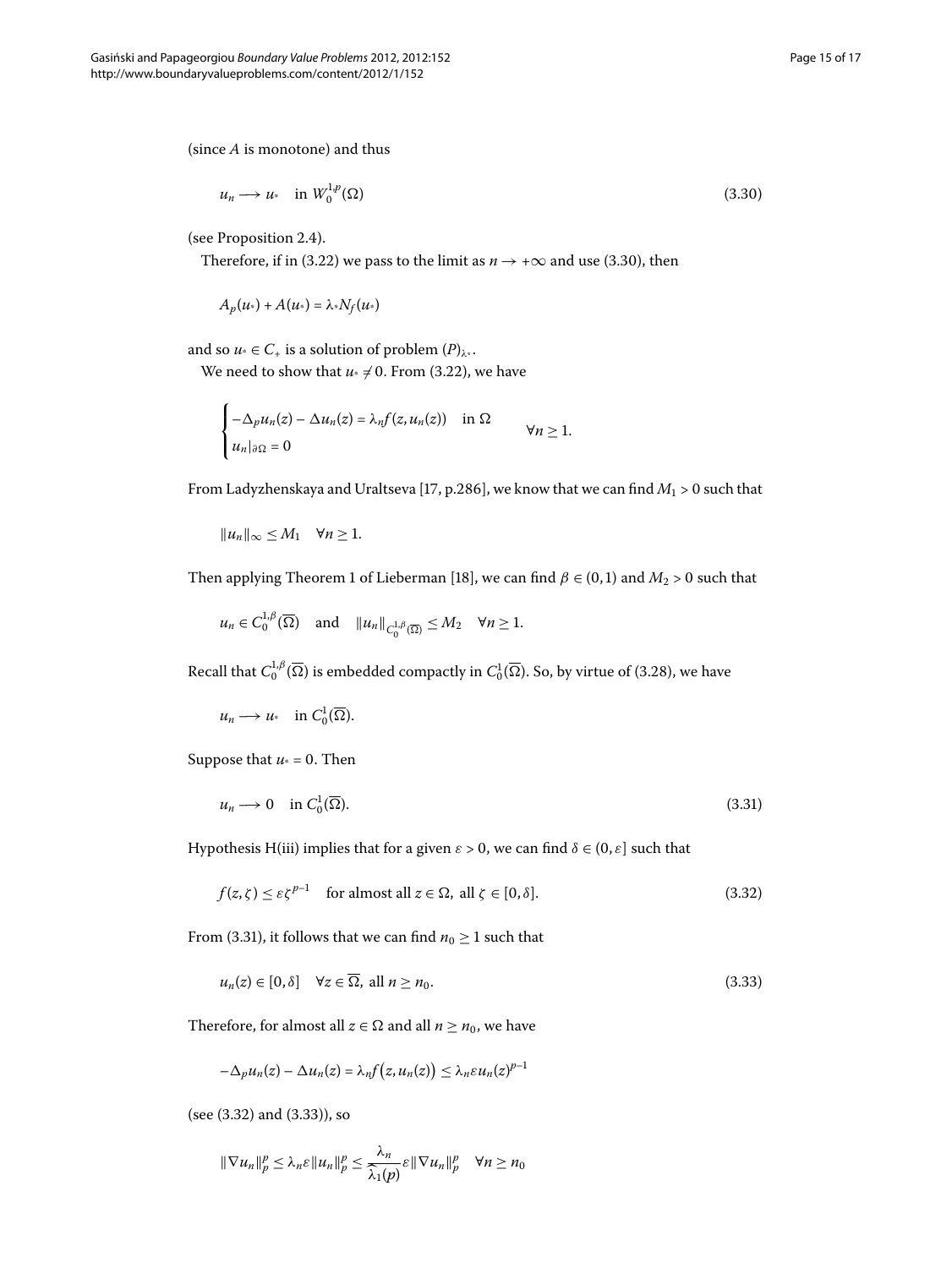$(see (2.3)), thus$ 

$$
\frac{\widehat{\lambda}_1(p)}{\varepsilon} \leq \lambda_n \quad \forall n \geq n_0
$$

and so

$$
\frac{\widehat{\lambda}_1(p)}{\varepsilon}\leq \lambda_*
$$

Let  $\varepsilon \searrow 0$  to get a contradiction. This proves that  $u^* \neq 0$  and so  $u^* \in S(\lambda^*) \subseteq \text{int } C_+$ , hence  $\lambda^* \in \mathcal{Y}$ .

The bifurcation-type theorem summarizes the situation for problem  $(P)_{\lambda}$  $(P)_{\lambda}$  $(P)_{\lambda}$ .

# **Theorem 3.8** If hypotheses H hold, then there exists  $\lambda$  > 0 such that (a) *for every*  $\lambda > \lambda^*$  *problem*  $(P)_{\lambda}$  $(P)_{\lambda}$  $(P)_{\lambda}$  *has at least two positive solutions:*

 $u_0, \hat{u} \in \text{int } C_+;$ 

- (b) *for*  $\lambda = \lambda^*$  *problem*  $(P)_{\lambda}$  $(P)_{\lambda}$  $(P)_{\lambda}$  *has at least one positive solution*  $u^* \in \text{int } C_+$ ;
- (c) *for*  $\lambda \in (0, \lambda^*)$  *problem*  $(P)_{\lambda}$  $(P)_{\lambda}$  $(P)_{\lambda}$  *has no positive solution.*

**Remark 3.9** As the referee pointed out, it is an interesting problem to produce an example in which, at the bifurcation point  $\lambda^* > 0$ , the equation has exactly one solution. We believe that the recent paper of Gasiński and Papageorgiou [\[](#page-16-17)21] on the existence and uniqueness of positive solutions will be helpful. Concerning the existence of nodal solutions for *λ* ∈  $(0, \lambda^*)$ , we mention the recent paper of Gasiński and Papageorgiou [\[](#page-16-18)22], which studies the  $(p, 2)$ -equations and produces nodal solutions for them.

#### <span id="page-15-1"></span><span id="page-15-0"></span>**Competing interests**

The authors declare that they have no competing interests.

#### **Authors' contributions**

The authors declare that the work was realized in collaboration with the same responsibility. All authors read and approved the final manuscript.

#### **Author details**

1Faculty of Mathematics and Computer Science, Institute of Computer Science, Jagiellonian University, ul. Łojasiewicza 6, Kraków, 30-348, Poland. <sup>2</sup>Department of Mathematics, National Technical University, Zografou Campus, Athens, 15780, Greece.

#### <span id="page-15-2"></span>**Acknowledgements**

<span id="page-15-3"></span>Dedicated to Professor Jean Mawhin on the occasion of his 70th birthday.

<span id="page-15-4"></span>The authors would like to express their gratitude to both knowledgeable referees for their corrections and remarks. This research has been partially supported by the Ministry of Science and Higher Education of Poland under Grants no. N201 542438 and N201 604640.

#### Received: 13 September 2012 Accepted: 7 December 2012 Published: 28 December 2012

#### **References**

- 1. Maya, C, Shivaji, R: Multiple positive solutions for a class of semilinear elliptic boundary value problems. Nonlinear Anal. 38, 497-504 (1999)
- 2. Rabinowitz, PH: Pairs of positive solutions of nonlinear elliptic partial differential equations. Indiana Univ. Math. J. 23, 173-186 (1973)
- 3. Guo, Z: Some existence and multiplicity results for a class of quasilinear elliptic eigenvalue problems. Nonlinear Anal. 18, 957-971 (1992)